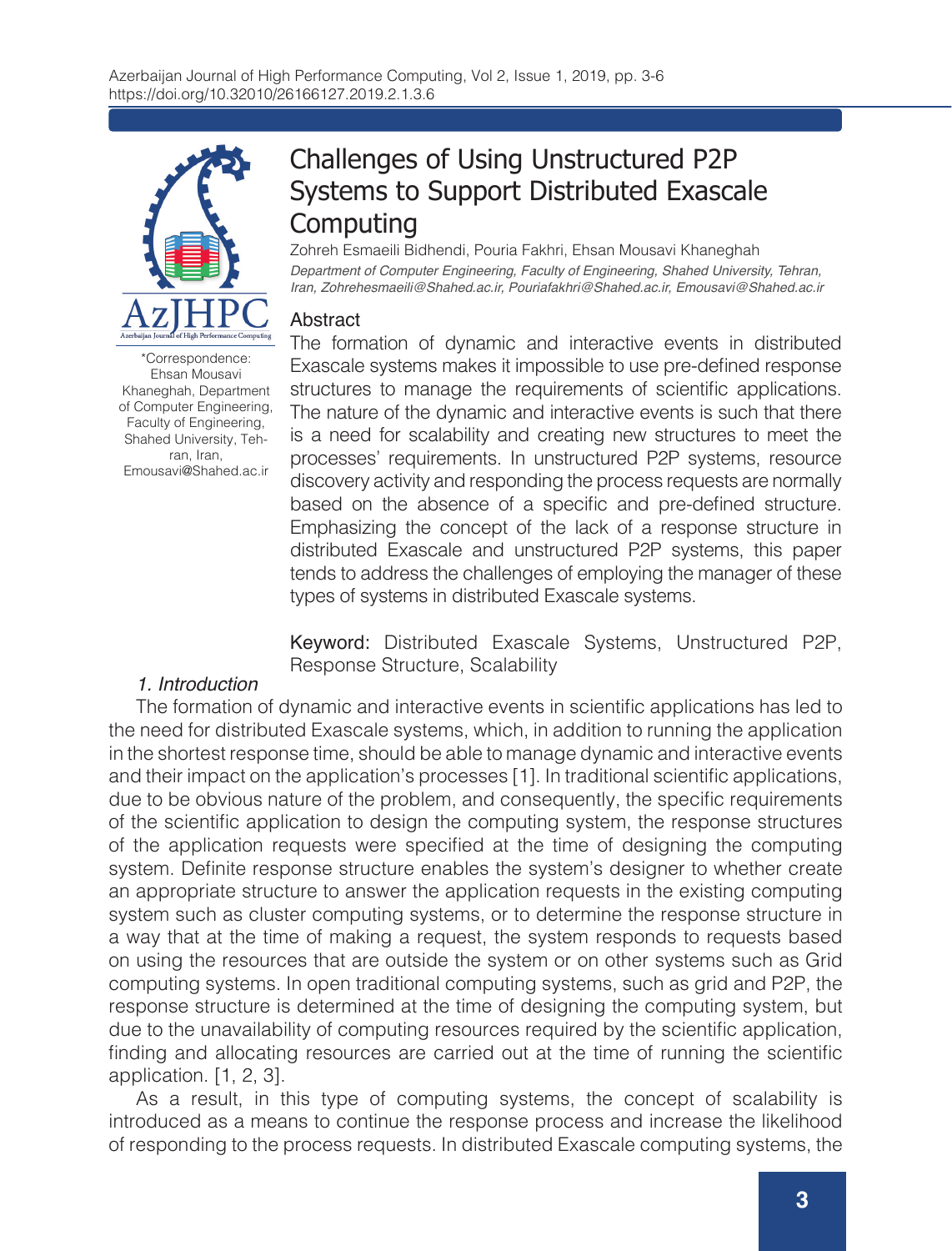nature of the scientific application is in such a way that due to the occurrence of the dynamic and interactive nature, it is not possible to define an exact response structure for the application requirements. In this type of computing systems, proportional to the occurrence of the dynamic and interactive nature, the requirement and execution process may change in a way that the response structure intended to run the application is not able to respond to dynamic and interactive events. In this situation, depending on the nature of the request as well as the dynamic and interactive nature, the system manager may expand the system. This expansion and creating a new response structure may not be in line with the primary response structure.

Therefore, the presence of any non-flexible structure in the system to respond to application requests will make the manager of the distributed Exascale system unable to perform its activities. Taking into account this issue, at first sight, using a particular type of P2P systems known as unstructured P2P systems will be considered as an appropriate environment to running applications with a dynamic and interactive nature. Due to the lack of pre-defined structures, the manager of the distributed Exascale system will manage the dynamic and interactive events based on the scalability mechanisms in case a dynamic and interactive nature occurs.

### *2. Related works*

To support the concept of scalability in distributed Exascale systems, some of the frameworks presented in unstructured P2P systems and resource discovery techniques in these systems have been used. Some of these techniques and frameworks are designed for responding to dynamic requests of the requesting process and to improve parameters such as: the number of associated machines in the resource discovery operation, the time required to process the information in the resource discovery operation, the processing time in the machines, and the number of faults in each request.

One of the main problems in unstructured P2P systems is the heavy traffic, which is mainly because of the high volume of responses to queries most of which are not intended by users. One of the solutions presented in [4] for this problem is using top-K query, where a score is considered for each response to a query through a scoring function and the user can receive a specific (K) number of responses related to queries via the system. A framework called fully distributed is presented to implement it. Another resource discovery technique in unstructured P2P systems is Learning Automata-based Resource Discovery which tends to find the shortest possible path that connects the user to the corresponding node for responding to a process request. This technique can reduce the problems caused by the flooding method. [5]

Another technique used in unstructured P2P systems is Improved Adaptive Probabilistic Search. This technique considers the file's type and score based on previous searches for this file type to minimize the search space and the search overhead. Improved Adaptive Probabilistic Search includes four main phases: 1- Search, 2- Selecting the neighbor, 3- Scoring, and 4- Flow control. In the search phase, if a node receives a request for a file, it will search it in its local database. If the file exists, the corresponding node will send the response, otherwise, it will send the request to its other neighbors. In the second phase, the intended neighbor is selected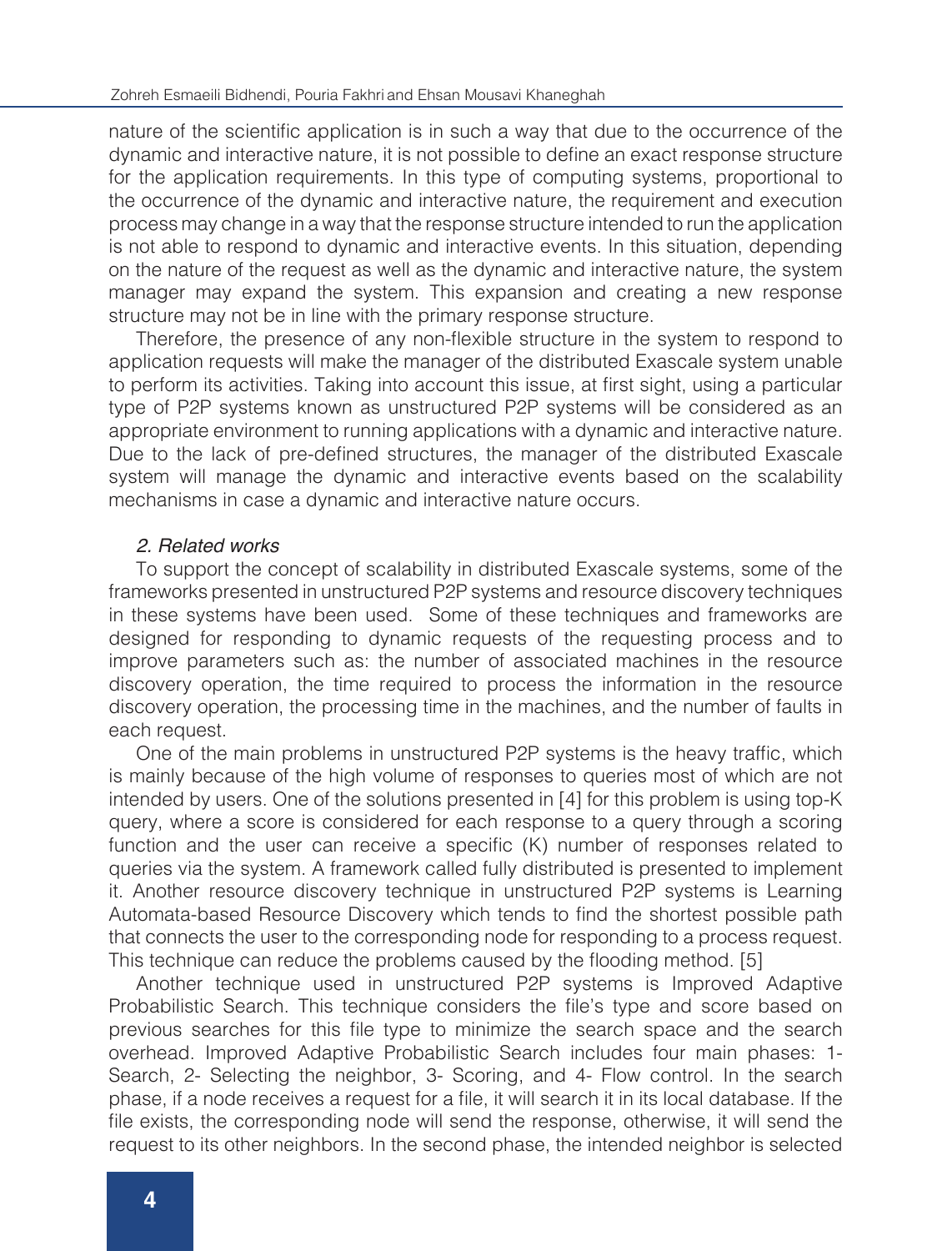based on the information stored in the nodes' index tables. In the scoring phase, the score of each file in each node increases or decreases based on the number of search requests for that file, and the flow control phase is used to control and limit the number of received messages [6].

### *3. Challenges*

Multiple resource discovery mechanisms in unstructured P2P systems are considered as tools of finding a resource and adding it to the system to continue responding to processes' requests. Resource discovery increases the system limits. Increasing the system limits enables the system to in addition to responding to the process request which leads to calling the resource discovery manager, increase the likelihood of responding to future requests. The nature of the scalability is such that its limits and constraints follow the constraints of the resource discovery manager. The concept of the constraints governing scalability defines the concept of scalability success. In traditional computing systems, the concept of success and failure follows the Bernoulli distribution. As a result, the scalability is either for responding to requests of the process that activate the resource discovery, or to have no impacts on the activity of the resource discovery activator process.

In these types of systems, besides the scalability from resource discovery manager activities, the scalability from voluntary membership in the system can also be considered. In this type of scalability, the elements containing the resources intended by the process, voluntarily join the system, and this membership also enhances the likelihood of responding to the requests. Since unstructured P2P systems are normally used to share the file resource, the concept of voluntary sharing in these systems can be used as a means to increase the system's capability for responding to process requests.

In unstructured P2P systems, focusing on the resource file, the absence of time and space constraints in responding to processes' requests, not changing the state of the requesting process, not changing the state of the P2P system where the resource requests are made, the independence of the resource discovery process from the frequency of outside changes of the system for resource discovery, as well as employing Bernoulli distribution for the resource discovery process, introduce the concept of system scalability as an appropriate mechanism for answering the processes' requests.

However, in distributed Exascale systems, the occurrence of a dynamic and interactive nature influences all system activities as a main element. Although several functions such as changing the resource function, scalability, and changing the procedure of responding to request from a process with a dynamic and interactive nature, can be considered as patterns of dealing with the dynamic and interactive nature, usually, using the scalability pattern and developing the system resources are employed so that the dynamic and interactive nature can be responded through them.

Unlike P2P systems, in distributed Exascale systems, scalability is not limited to finding a resource. In these types of systems, the concept of scalability is used as a solution to create a response structure and develop the concept of global activity. In these systems, unlike unstructured P2P systems, the process activating the resource